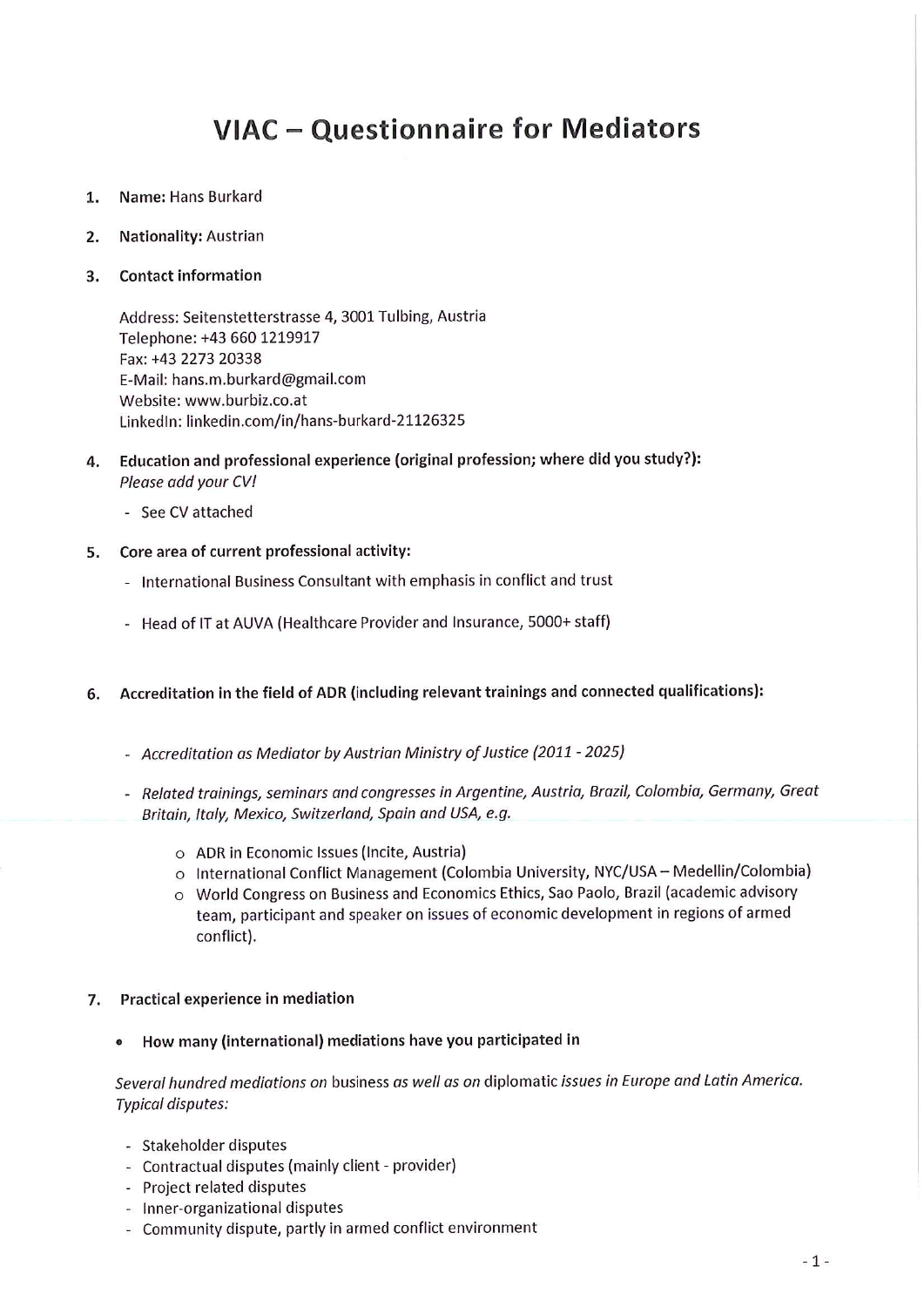- Regional economic development in areas of armed conflict  $\frac{1}{2}$
- Peace talks (Colombian government with FARC-rebels, Pastrana administration) ÷.
- 

 $\bullet$ 

- as single/co-mediator/in a team?
	- All of these, depending from dispute size. In larger disputes normally leading a team.
- administered by an institution; under which Rules?
	- **No**
- in which areas/fields?
	- general business management, economics or project issues  $\ddot{\phantom{a}}$
	- diplomatic issues
- how complex (please provide examples, participation of lawyers/experts)?
	- Case 1: Regional economic and structural re-organization of the northern Darien-Region  $\sim$ (Colombia) after armed conflict escalation. Leading a team of experts (university professors from Colombia), conflict expert from IICR (Colombia University, NYC) and representatives of Colombian Presidential Office as well as of international diplomacy (situational)
	- Case 2: Contractual Client-Provider Conflict (Germany/Austria)

2 lawyers

Case 3: Project related conflict (Austria)

3 experts

- How often have you acted in a different function (e.g. consultant, expert)?
	- None
- What other ADR-experience do you have?
	- Participation Peace-Talks of Colombian Government with FARC-rebels  $\overline{a}$

#### Languages (including levels) 8.

Mother tongue:

German

Working languages (i.e. languages in which you have both a spoken and written command so that you may conduct mediation proceedings in this language):

English, Spanish, Italian

Basic knowledge:

Portuguese, French  $\bar{\omega}$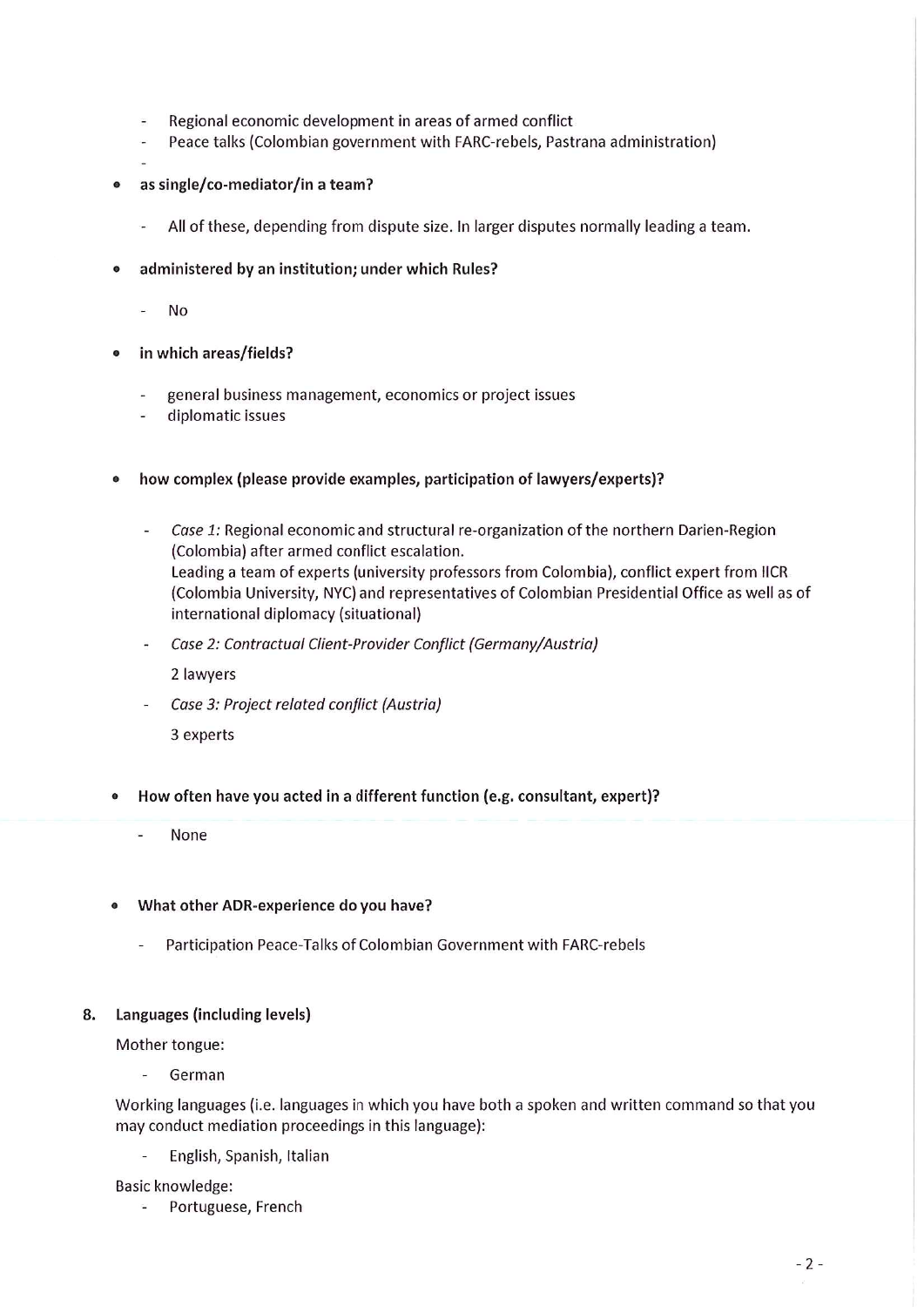#### **Style of mediation** 9.

Where do you see yourself? Please tick box as appropriate or indicate your preferred style.



**INTERACTION DIMENSION** 

© Alexander, Nadja (2011) "The Mediation Meta-Model - the realities of mediation practice," ADR Bulletin: Vol. 12: No. 6, Article 5. Available at: http://epublications.bond.edu.au/adr/vol12/iss6/5; see also here for a detailed description of the 6 mediation styles.

|   | ۹ |
|---|---|
| ï |   |

strong in fields of my specific expertise, e.g. general management, project management, healthcare, IT

Very little experience

- 10. Please describe aspects of your personality which could be interesting to clients you are going to mediate; what would former clients emphasize in your work?
	- Outcome-oriented
	- Creative

strong

- Precision and logic
- Energetic
- Empathetic
- Friendly
- Creation of a positive dispute
- environment

### 11. Publications and other activities in ADR related matters

(e.g. training sessions, seminars, conferences, articles and others):

Conflict related publications in 4 languages, seminars and conferences in several countries of Europe and America.

12. Memberships in mediation institutions / functions in mediation institutions/organizations:

Austrian Economic Chamber of Trade, Commerce and Industry; Member of Experts-Group on Mediation

- 13. Special expertise or specializations (please list a maximum of three) in your ADR-practice:
	- **Business/Economics**
	- Diplomacy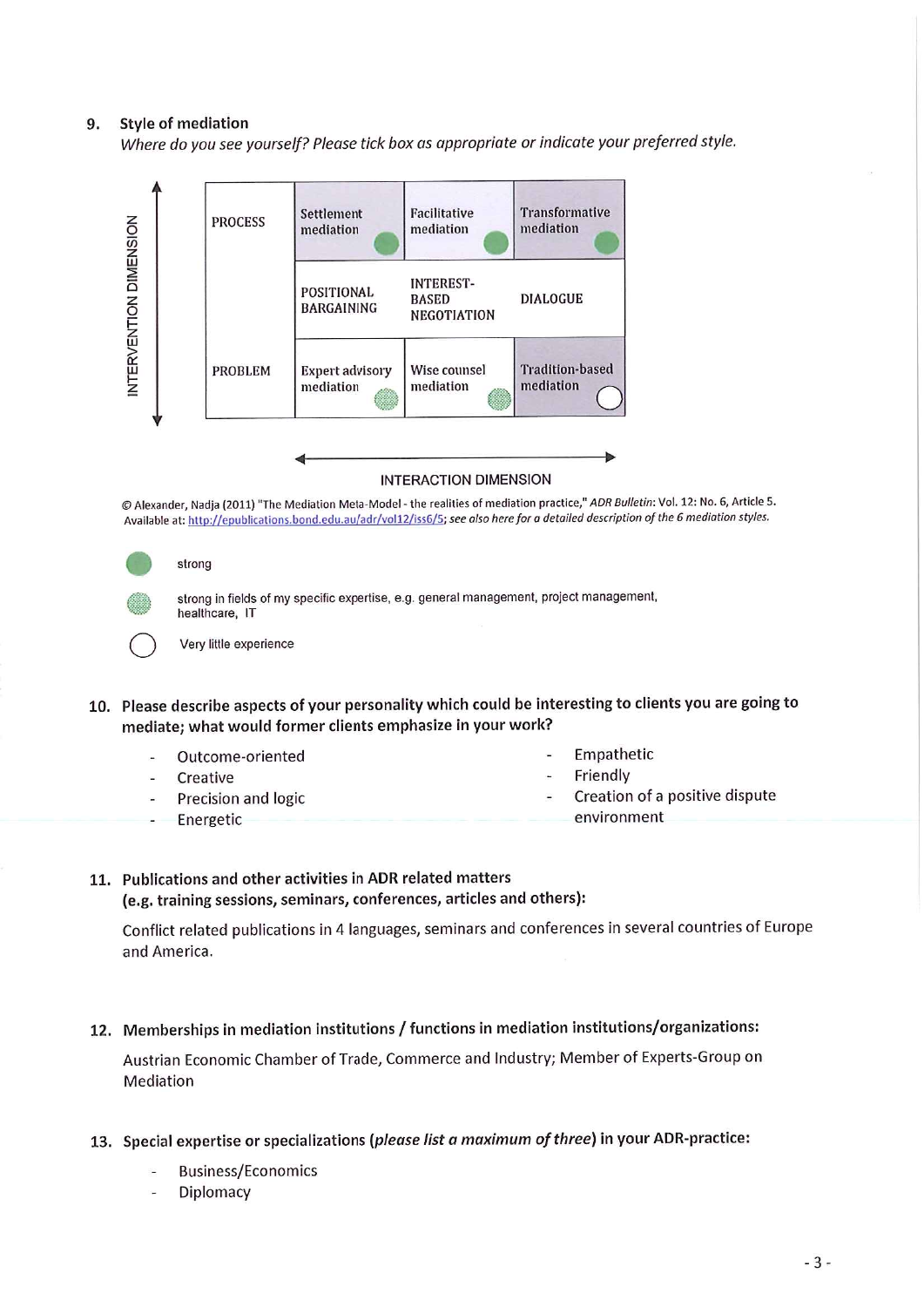- 14. Soft Skills (e.g. intercultural competences):
	- Strong intercultural experiences, particularly with Latin Culture but successful cooperation also  $\omega$ with persons from Arabic, Asian and African backgrounds
	- Strong analytic and logic formation  $\overline{a}$
	- Strong ethical principles
		-

15. How do you ensure your professional quality (e.g. coaching, practice supervision, etc?

Continuous intervisions, coaching and trainings  $\overline{a}$ 

16. Date of birth:

March 18, 1952  $\overline{a}$ 

I have completed this questionnaire above to the best of my knowledge and believe it is accurate. I understand that the above information will be used for VIAC's internal use and may be given to interested persons or may be published on VIAC's website.

Date and signature

 $2000$ <br>Wim, 1/8/2016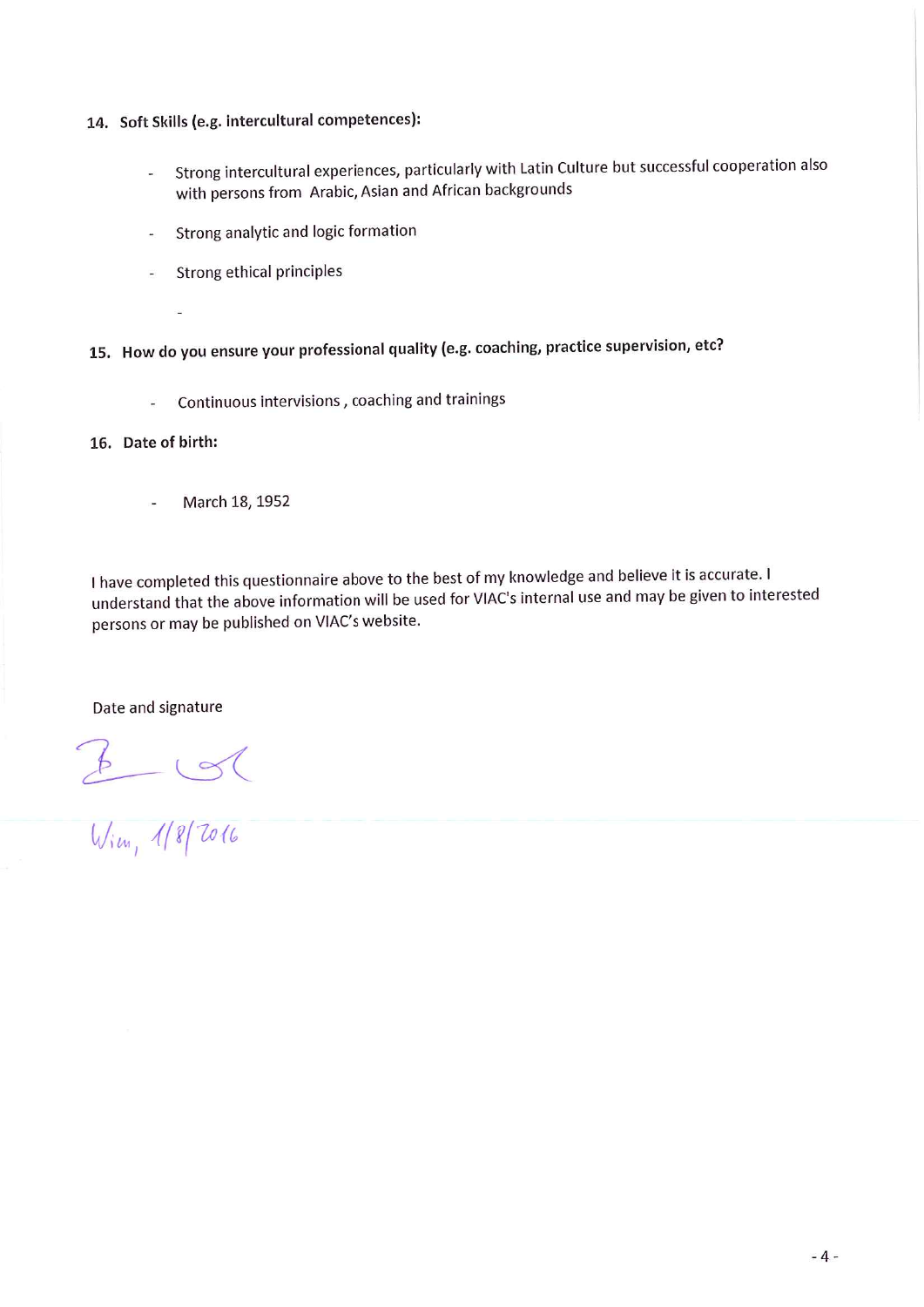## **Hans Burkard, Ph.D.**

*Seitenstetterstrasse 4/1 3001 Tulbingerkogel Austria*

*Mobile: +43 660 1219917 Fax: +43 2273 20338 hans.m.burkard@gmail.com*



#### **Employment Record**

| 1995 - Present | International Management Consultant & Business Mediator                                                                                                                                |
|----------------|----------------------------------------------------------------------------------------------------------------------------------------------------------------------------------------|
| 2002 - Present | CIO; AUVA (Healthcare and Insurance Company, 5.500+ employees),<br>Vienna, Austria                                                                                                     |
| $1995 - 2002$  | Professor of Economics; Director Consulting and Research on<br>Sustainable Management; University of Antioquia, Medellin,<br>Colombia                                                  |
| $1988 - 2000$  | Financial Director Colombia, Ecuador y Peru; Regional Director<br>Western Colombia; New Humanity (UNESCO PEACE PRICE 1996);<br>Official Representative of New Humanity at UN, New York |
| 1982 - 1988    | Programme Manager/Head of Organizational Planning, AUVA,<br>Vienna, Austria                                                                                                            |

#### **Education**

- PhD in Mathematics, University of Vienna, Austria (1978)
- Master in Theology, Universidad Javeriana, Bogota, Colombia (1995), summa cum laude

### **Knowledge of Languages**

- German (native proficiency)
- English, Italian, Spanish (full professional working proficiency)